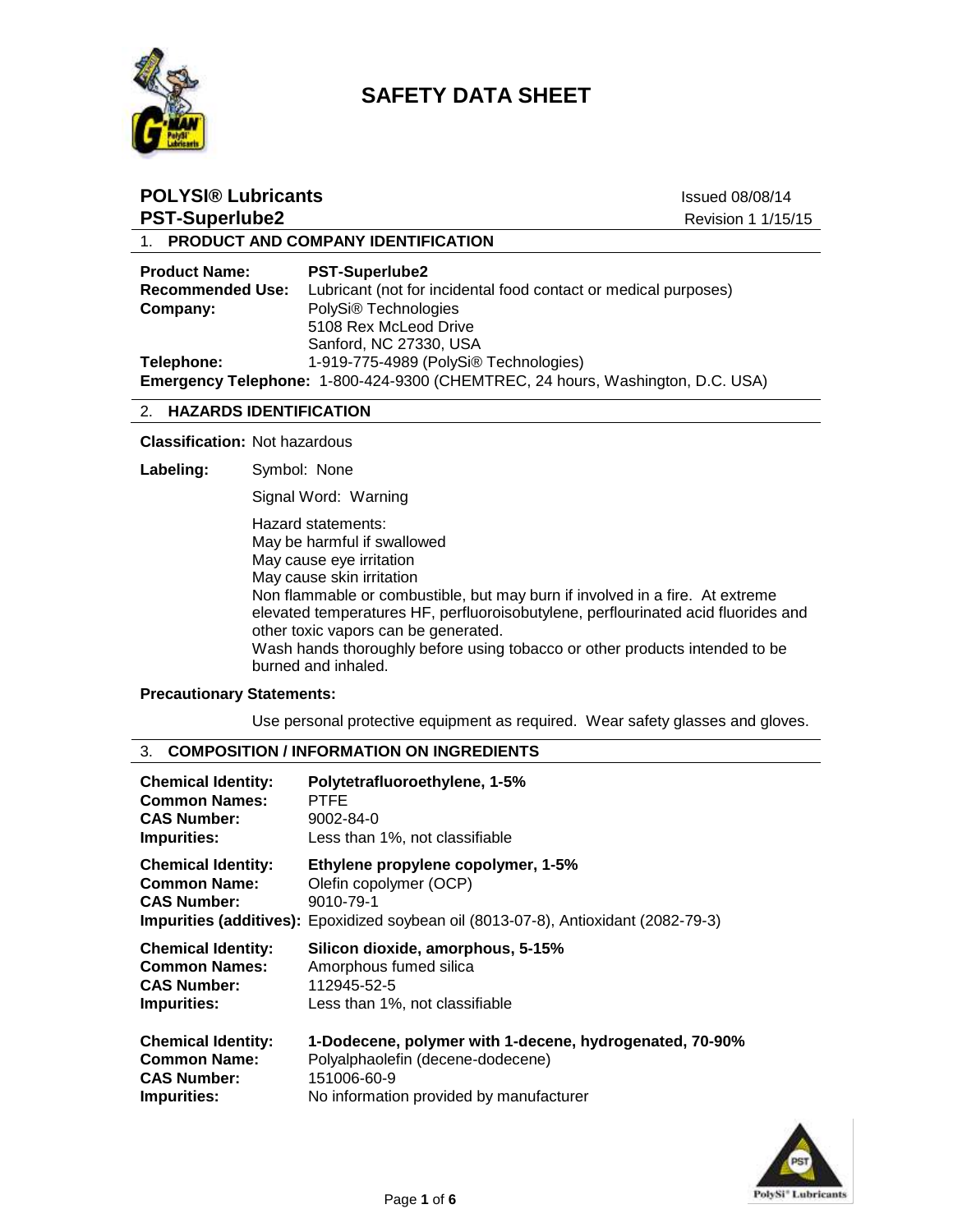

## **POLYSI® Lubricants** International Control of the International Control of the Issued 08/08/14 **PST-Superlube2** Revision 1 1/15/15

| 4. FIRST AID MEASURES     |                                                                                                                                                  |
|---------------------------|--------------------------------------------------------------------------------------------------------------------------------------------------|
|                           | <b>Eye Contact:</b> Flush eyes with large amounts of water. If signs/symptoms persist, get medical<br>attention. Obtain medical attention.       |
|                           | Skin Contact: Wash affected area with soap and water. If signs/symptoms persist, get medical<br>attention. No need for first aid is anticipated. |
| Inhalation:               | If signs/symptoms develop, remove person to fresh air. If signs/symptoms<br>persist, get medical attention.                                      |
| Ingestion:                | If swallowed, do not induce vomiting. If irritation or discomfort occurs, obtain<br>medical assistance.                                          |
| 5. FIRE FIGHTING MEASURES |                                                                                                                                                  |
|                           |                                                                                                                                                  |

| <b>Autoignition Temperature:</b> | $>200^{\circ}$ C                |
|----------------------------------|---------------------------------|
| Flash point:                     | $>200^{\circ}$ C                |
|                                  | <b>Allenta de la caractería</b> |

| I IASII PUIIIL.               | 22UU U                                                                                                |
|-------------------------------|-------------------------------------------------------------------------------------------------------|
| <b>Flammable Limits (LEL)</b> | Not determined                                                                                        |
| <b>Flammable Limits(UEL)</b>  | Not determined                                                                                        |
|                               | <b>Suitable Extinguishing Media:</b> On large fires used dry chemical, foam, or water spray. On small |
|                               | fires use carbon dioxide, dry chemical, or water spray. Water                                         |
|                               | can be used to cool fire exposed containers.                                                          |

## **Unsuitable Extinguishing Media:** None.

**Specific hazards in case of fire:** Decomposes on heating and produces incompletely burned carbon compounds. Avoid reaction with oxidizers. At extreme elevated temperatures HF, perfluoroisobutylene, perflourinated acid fluorides and other toxic vapors can be generated. Hydrogen Flouride has an ACGH TLV of 3 ppm as fluoride as a Ceiling Limit and a OSHA pel of 3ppm of fluoride as an eight hour TWA and 6 ppm as a Short Term Exposure Limit. The odor threshold for HF is 0.04 ppm, providing good warning properties for exposure.

## **Special protective equipment and precautions for fire fighters:**

No acute hazard. Move container from fire area, if possible. Avoid breathing vapors or dusts. Keep upwind. Use full firefighting gear (bunker gear). Any supplied-air respirator with full face piece and operated in a pressure-demand or other positive pressure mode in combination with a separate escape air supply. Use any self contained breathing apparatus with a full face piece.

Alert fire brigade and indicate hazard location. Wear breathing apparatus plus protective clothing. Cool fire exposed containers with water spray from a protected location. Do not approach containers suspected to be hot. If safe to do so, remove containers from path of fire.

## 6. **ACCIDENTAL RELEASE MEASURES**

**Personal precautions:** Use appropriate personal protection. (See section 8.)

**Environmental precautions:** For larger spills, cover drains and build dikes to prevents entry into sewer systems or bodies of water. Collect the resulting residue containing solution. Place in a metal container approved for transportation by appropriate authorities. Dispose of collected material as soon as possible.

**Methods for material containment and cleaning up:** Observe precautions from other sections. Contain spill. Working from around the edges of the spill inward, cover with bentonite, vermiculite, or commercially available inorganic absorbent material. Mix in sufficient absorbent until it appears

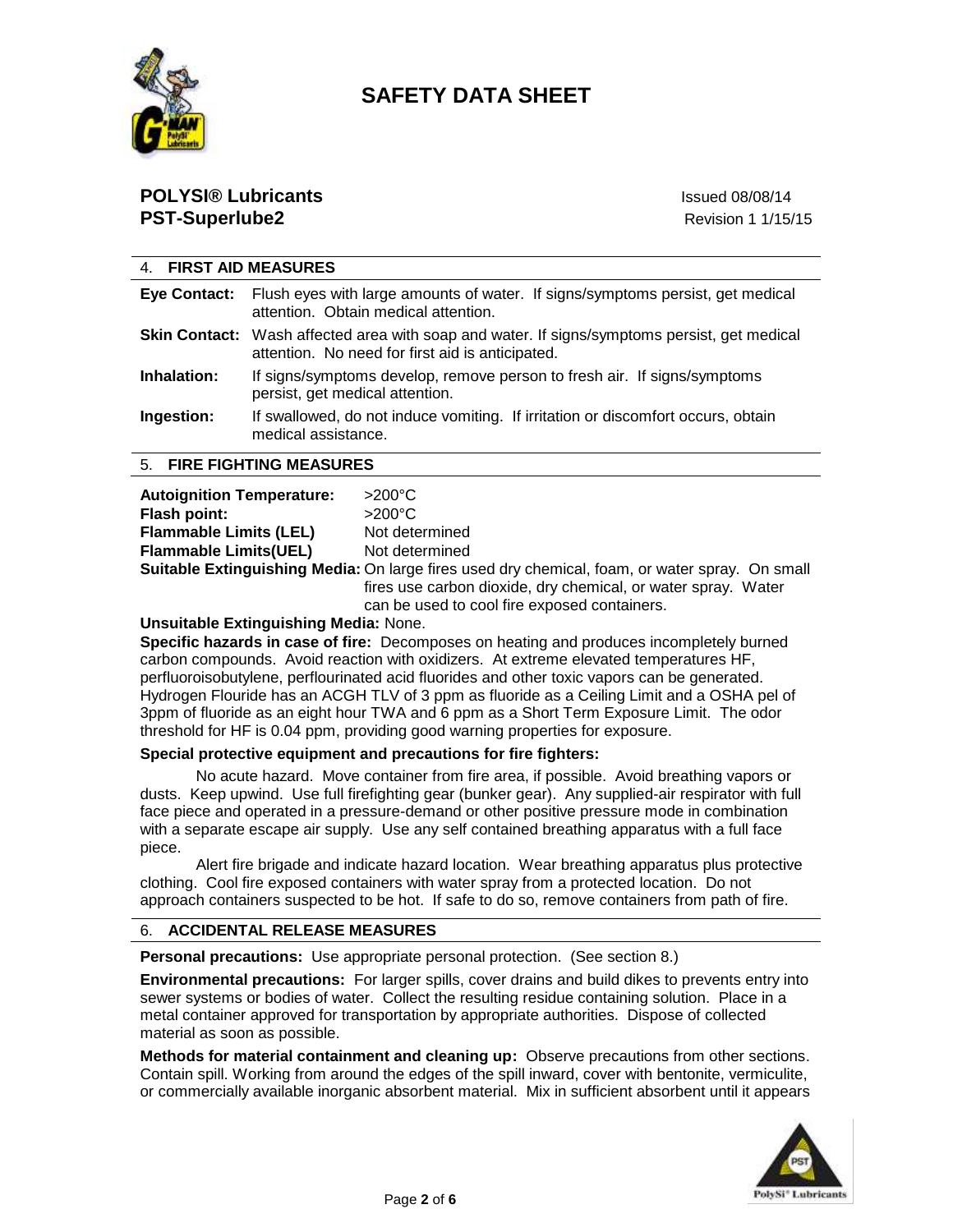

## **POLYSI® Lubricants** International Control of the International Control of the Issued 08/08/14 **PST-Superlube2 Revision 1 1/15/15**

dry. Collect as much of the spilled material as possible. Clean up residue with an appropriate solvent. Seal the container.

## 7. **HANDLING AND STORAGE**

**Precautions for safe handling:**Avoid contact with skin, inhalation of mist, or ingestion. See section 8 for personal protection equipment. Practice good personal hygiene to prevent accidental ingestion after handling. Properly dispose of clothing that cannot be decontaminated. Wash hands thoroughly before using tobacco or other products intended to be burned and inhaled.

**Conditions for safe storage, including any incompatibilities:** Store away from oxidizing materials. Store product in a closed container located in a dry area. Do not store in open, inadequate, or mislabeled packaging. Check that containers are clearly labeled. Use metal cans, metal drums, plastic, or lined fiber containers. Keep away from heat and flame.

### 8. **EXPOSURE CONTROLS/PERSONAL PROTECTION**

**Control Parameters:** Under most handling conditions, this product will not generate mist or dust.

**Engineering Controls:** In most conditions, no special local ventilation is needed. General ventilation recommended. If the product is atomized ventilation should be used.

#### **Personal Protective Equipment (PPE):**

- Eyes: Safety glasses recommended.
- Skin: Impermeable gloves should be worn. Petroleum resistant elastomers are recommended.

**Inhalation:** No respiratory protection required under most conditions. If concentrations exceed exposure limits, approved respiratory equipment must be used.

#### 9. **CHEMICAL AND PHYSICAL PROPERTIES**

| <b>Physical state:</b>        | Semi-solid.                                                 |
|-------------------------------|-------------------------------------------------------------|
| Color:                        | Translucent                                                 |
| Odor:                         | Mild                                                        |
| <b>Odor Threshold:</b>        | Not available                                               |
| pH Value:                     | Neutral                                                     |
| <b>Melting Point:</b>         | $210^{\circ}$ C                                             |
| <b>Freezing Point:</b>        | Becomes very stiff with decreasing temperature around -50°C |
| <b>Initial Boiling Point:</b> | >200°C                                                      |
| <b>Flash Point:</b>           | >200°C COC (Base oil)                                       |
| <b>Evaporation rate:</b>      | Not available                                               |
| Flammability (solid, gas):    | Not applicable                                              |
| <b>Explosion limits:</b>      | Not available                                               |
| Vapor pressure:               | $<$ 5 MM Hg at 25 $\degree$ C                               |
| Vapor density:                | >1                                                          |
| Solubility:                   | Insoluble in water at 20°C                                  |
| <b>Partition coefficient:</b> | Not available                                               |
| Auto-ignition temperature:    | Not available                                               |
| Decomposition temperature:    | Begins to oxidize at a slow rate at 125°C                   |

10. **STABILITY AND REACTIVITY**

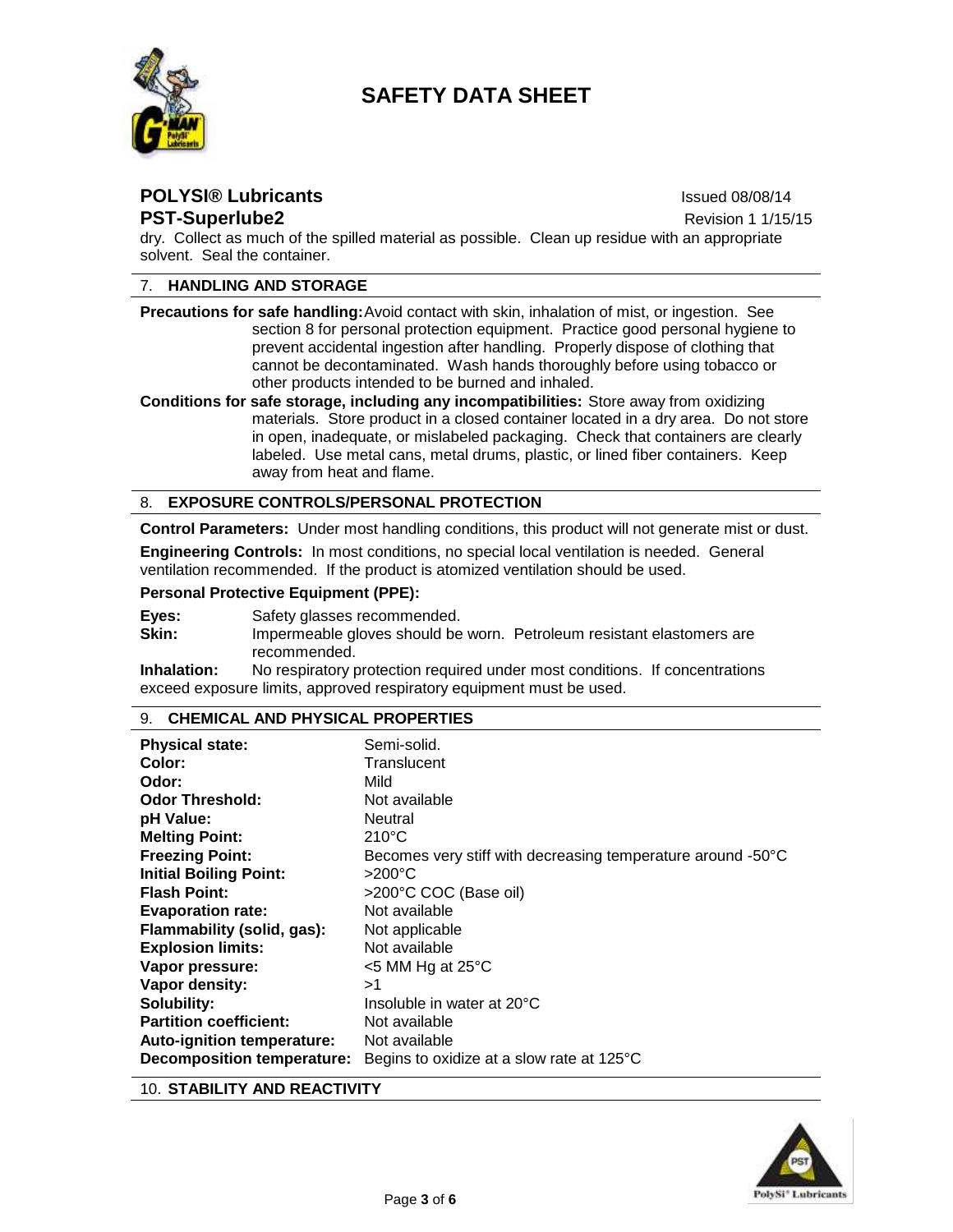



**POLYSI® Lubricants** International Control of the International Control of the Issued 08/08/14 **PST-Superlube2 Review Revision 1 1/15/15 Chemical stability:** Stable under ambient temperatures and pressures **Possibility of hazardous reactions:** Can react with strong oxidizers. Other hazardous reactions have not been identified. Otherwise will not react or polymerize. **Conditions to avoid:** No specific conditions to avoid have been identified.

**Materials to avoid: Calcular Conducts** Oxidizers.

**Hazardous decomposition products:** Decomposes on heating and produces incompletely burned carbon compounds. At extreme elevated temperatures HF, perfluoroisobutylene, perflourinated acid fluorides and other toxic vapors can be generated. Hydrogen Flouride has an ACGH TLV of 3 ppm as fluoride as a Ceiling Limit and a OSHA pel of 3ppm of fluoride as an eight hour TWA and 6 ppm as a Short Term Exposure Limit. The odor threshold for HF is 0.04 ppm, providing good warning properties for exposure.

### 11. **TOXICOLOGICAL INFORMATION**

#### **Polyalphaolefin:**

Ingestion LD $_{50}$ , Rat >5,000 mg/kg; Dermal, Rabbit, >5,000 mg/kg; Inhalation LC $_{50}$ , Rat >5,000 mg/m<sup>3</sup>; Non-irritating. (All data from similar materials)

#### **Polytetrafluoroethylene:**

Ingestion  $LD_{50}$  (rat) > 10,000 mg/kg; Repeated dose No toxicologically significant effects were found.

Acute inhalation toxicity: The thermal decomposition vapors of fluorinated polymers may cause polymer fume fever with flu-like symptoms in humans, especially when smoking contaminated tobacco.

Skin irritation (rabbit) Not classified as irritant. No skin irritation. (human) Not classified as irritant No skin irritation

Sensitisation (human) Not a skin sensitizer. Does not cause skin sensitization. Patch test on human volunteers did not demonstrate sensitization properties.

Tests on bacterial or mammalian cell cultures did not show mutagenic effects.

Not classifiable as a human carcinogen.

No toxicity to reproduction

#### **Ethylene-propylene copolymer:**

Ingestion  $LD_{50}$ , Rat >10,000 mg/kg

**1-octene polymer with ethylene:**

No know chronic health effects. Not listed by IARC, NTP, OSHA, or EPA

#### 12. **ECOLOGICAL INFORMATION**

#### **Toxicity:**

#### **Polyalphaolefin:**

Not expected to be harmful to aquatic organisms. Expected to be inherently biodegradable. **Polytetrafluoroethylene:**

PTFE is a polymer and is not expected to produce toxic effects in fish.

#### **1-octene polymer with ethylene:**

Ecotoxicity is expected to be minimal based on the low water solubility of polymers. Resistant to biodegradation. Bioaccumulation is not expected to occur.

## 13. **DISPOSAL PROCEDURES**

#### **Waste treatment methods:** Waste (substance and container material) shall be

recycled/recovered or disposed of as applicable and in accordance with community (EU) and local legislation. Recycle wherever possible. Consult state land waste management authority for

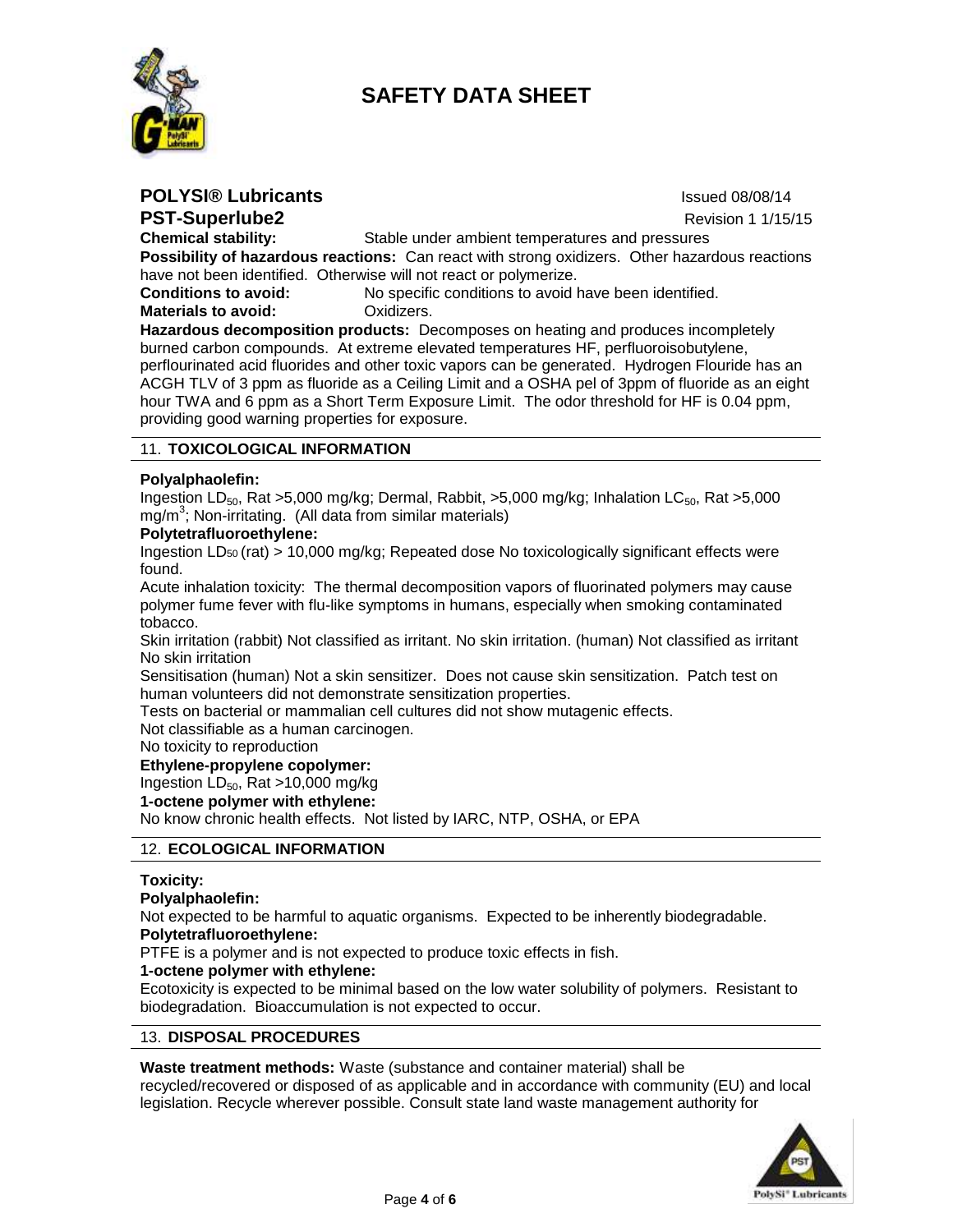

**POLYSI® Lubricants** International Control of the International Control of the Issued 08/08/14

**PST-Superlube2 Revision 1 1/15/15** 

disposal. Bury at an approved site. Recycle containers if possible, or dispose of in an authorized landfill.

**According to the European Waste Catalogue**, Waste Codes are not product specific but application specific. Waste Codes should be assigned by the user based on the application in which the product is used.

**For USA Disposal:** Waste must be disposed of in accordance with federal, state, and local environmental control regulations.

## 14. **TRANSPORT INFORMATION**

Class or Type: US DOT, IMO, ADR, RID, ADN, IMDG, and IATA: Non-hazardous

### 15. **REGULATORY INFORMATION**

**Safety, health and environmental regulations/legislation specific for the mixture:**

#### **Other Information: U. S. Regulatory information** TSCA Inventory Status: Y TSCA 12 (b) Export Notification: Not listed CERCLA Section 103 (40 CFR 302.4): N SARA Section 302 (40 CFR 355.30): N SARA Section 304 (40 CFR 355.40): N SARA Section 313 (40 CFR 372.65): N OSHA Process Safety (29 CFR 1910.119): N SARA Hazard Categories, SARA Sections 311/312 (40 CFR 370.21) - Acute Hazard: N Chronic Hazard: N Fire Hazard: N Reactivity Hazard: N Sudden Release Hazard: N

**State Regulations:** Not on California Proposition 65 list. Does not contain any contaminants or by-products known to the State of California to cause cancer or reproductive toxicity. **Note –** There are no known safety, health or environmental restrictions or prohibitions in any country where this product is produced, imported or marketed.

| <b>Chemical Inventories:</b>           |                                  |
|----------------------------------------|----------------------------------|
| DSL (Canada)                           | All ingredients listed or exempt |
| EINECS (European Union)                | All ingredients listed or exempt |
| ENCS/ISHL (Japan)                      | All ingredients listed or exempt |
| IECSC (Peoples Republic of China)      | All ingredients listed or exempt |
| <b>TSCA (United States of America)</b> | All ingredients listed or exempt |

#### 16. **OTHER INFORMATION**

NFPA Hazard Classification: Health: 1 Flammability: 0 Reactivity: 0 Special Hazards: None

National Fire Protection Association (NFPA) hazard ratings are designed for use by emergency personnel to address the hazards that are presented by short-term, acute exposure to material under conditions of fire, spill, or similar emergencies. Hazard ratings are primarily based on